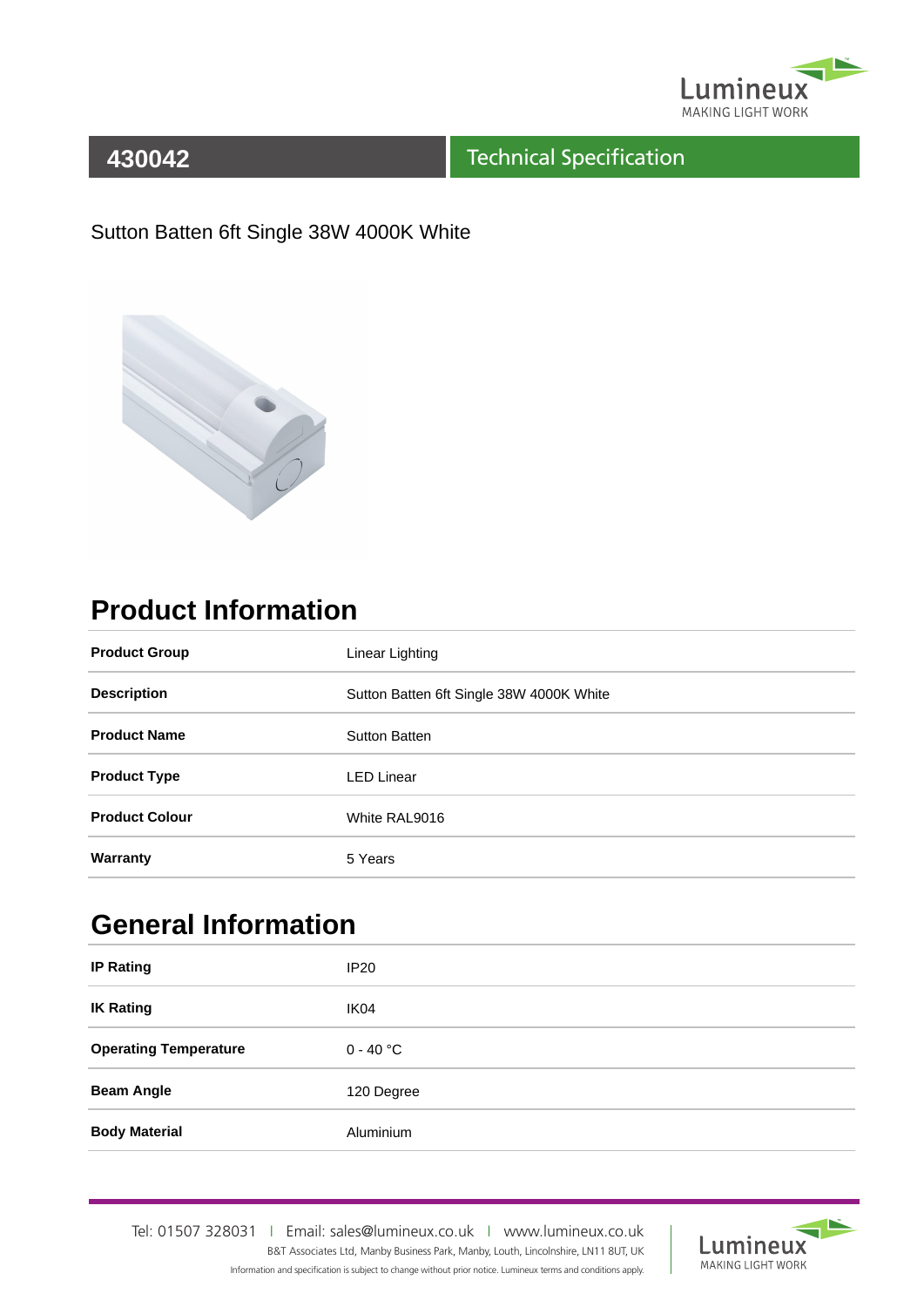

#### Technical Specification

| <b>Diffuser Material</b> | Polycarbonate |
|--------------------------|---------------|
| <b>Mounting Type</b>     | Surface       |
| <b>BESA Mount</b>        | true          |

## **LED Information**

| <b>LED Type</b>                | <b>SMD</b> |
|--------------------------------|------------|
| <b>LED Manufacturer</b>        | San'an     |
| Lumen Output +/- 10%           | 4158lm     |
| <b>Lumens Per Circuit Watt</b> | 119Lm/W    |
| <b>LED Lifetime L70</b>        | 50000 h    |
| <b>CCT</b>                     | 4000K      |
| <b>CRI</b>                     | <80        |

## **Electrical Information**

| <b>Class</b>           | Class I              |
|------------------------|----------------------|
| <b>Connection Type</b> | <b>Push Terminal</b> |
| <b>Circuit Wattage</b> | 34.9W                |

### **Driver Information**

| <b>Driver Brand</b>        | Tridonic      |
|----------------------------|---------------|
| <b>Input Voltage</b>       | 220 - 240 VAC |
| <b>Input Current</b>       | 0.17A         |
| <b>Operating Frequency</b> | $50 - 60$ Hz  |
| <b>Power Factor</b>        | < 0.90        |

Tel: 01507 328031IEmail: sales@lumineux.co.ukIwww.lumineux.co.uk B&T Associates Ltd, Manby Business Park, Manby, Louth, Lincolnshire, LN11 8UT, UK Information and specification is subject to change without prior notice. Lumineux terms and conditions apply.

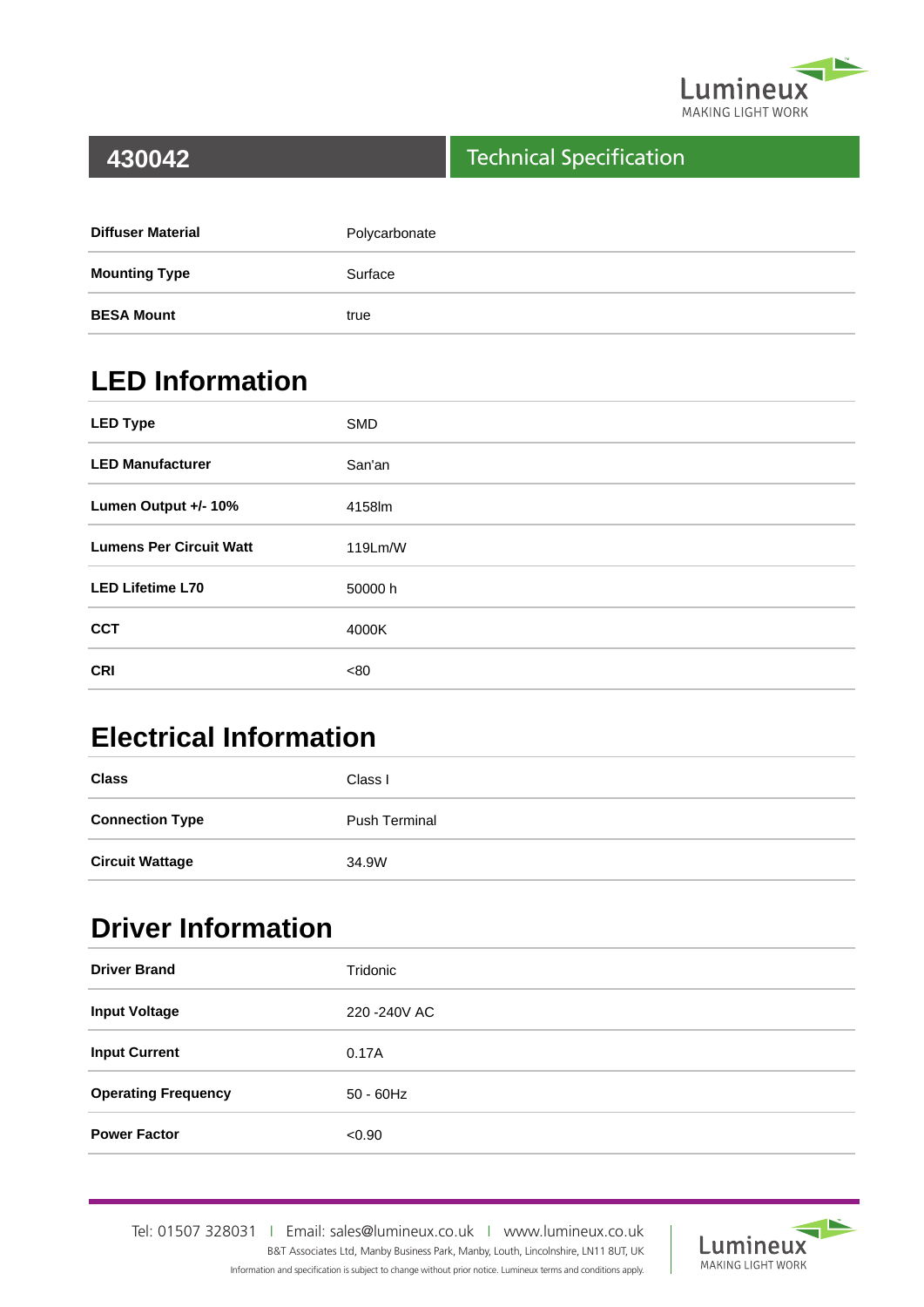

#### Technical Specification

# **Shipping Information**

| <b>Product Weight</b>       | 1.8 <sub>g</sub>       |
|-----------------------------|------------------------|
| <b>Carton Dimensions</b>    | 1555mm x 300mm x 160mm |
| <b>Qty Per Outer Carton</b> | 8                      |
| Packaged Weight ea.         | $2.15$ Kg              |
| <b>Barcode</b>              | 5055379534699          |

## **Certification**

| <b>Manufactured in Accordance to</b> | <b>BS EN 60598-1</b> |
|--------------------------------------|----------------------|
| <b>CE Marked</b>                     | Yes                  |
| <b>Origin of Manufacturer</b>        | China                |

### **Product Dimensions**

| (C) | 1829 mm |
|-----|---------|
| (A) | 62 mm   |
| (B) | 64 mm   |